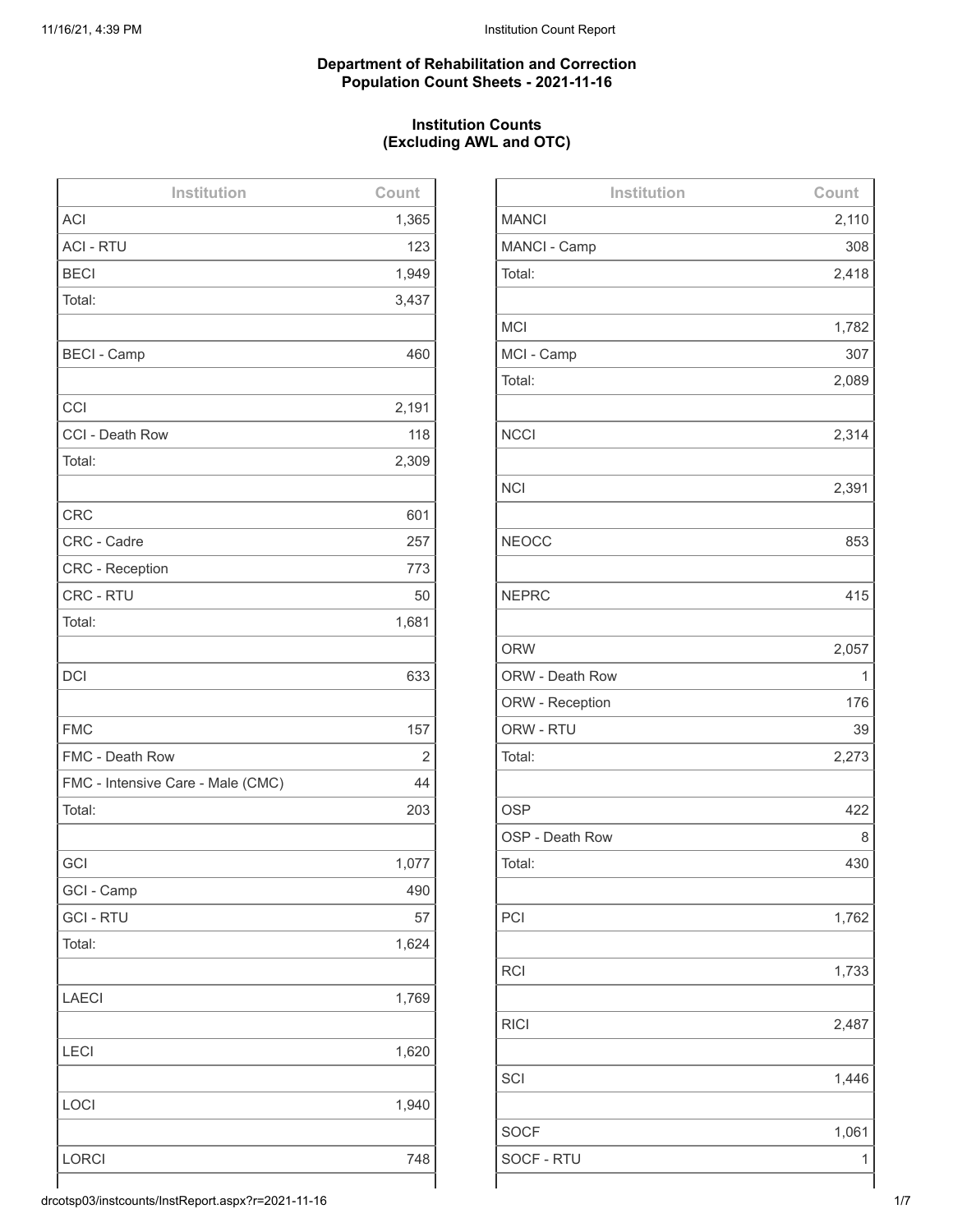| LORCI - Cadre            | 194   |
|--------------------------|-------|
| <b>LORCI - Reception</b> | 24    |
| Total:                   | 966   |
|                          |       |
| <b>MACI</b>              | 647   |
| MACI - Minimum           | 1,243 |
| Total:                   | 1,890 |

#### 11/16/21, 4:39 PM **Institution Count Report**

|                  | <b>Total Population:</b> | 43,262 |
|------------------|--------------------------|--------|
|                  |                          |        |
| Total:           |                          | 1,008  |
| <b>WCI - RTU</b> |                          | 29     |
| <b>WCI</b>       |                          | 979    |
|                  |                          |        |
| Total:           |                          | 712    |
| <b>TOCI - PC</b> |                          | 124    |
| <b>TOCI</b>      |                          | 588    |
|                  |                          |        |
| Total:           |                          | 1,337  |
| TCI - Camp       |                          | 339    |
| <b>TCI</b>       |                          | 998    |
|                  |                          |        |
| Total:           |                          | 1,062  |

\* The Total Population includes 30 Offenders with Reason Codes 30 & 31. \*\* The Total Population includes 29 Offenders with Reason Code 0A.

#### **Male Population by Security Level (Include AWL and Exclude OTC)**

|                        | <b>Total Male</b> | 39,876      | 431        | 307      | 40,000 |
|------------------------|-------------------|-------------|------------|----------|--------|
| <b>Total Death Row</b> |                   | 131         | 0          | 0        | 131    |
| <b>Total Level 1</b>   |                   | 13,482      | 137        | 84       | 13,535 |
| <b>Total Level 2</b>   |                   | 15,178      | 156        | 113      | 15,221 |
| Total Level 3          |                   | 8,971       | 120        | 98       | 8,993  |
| Total Level 4          |                   | 1,076       | 10         |          | 1,079  |
| <b>Total Level E</b>   |                   | 1,038       | 8          | 5        | 1,041  |
| <b>Security Level</b>  |                   | <b>Body</b> | <b>AWL</b> | $(-OTC)$ | Total  |

#### **Female Population by Institution (Include AWL and Exclude OTC)**

|                 | $\cdot$             |             |                | . .      |       |
|-----------------|---------------------|-------------|----------------|----------|-------|
| Institution     |                     | <b>Body</b> | <b>AWL</b>     | $(-OTC)$ | Total |
| <b>DCI</b>      |                     | 632         | $\overline{4}$ | 4        | 632   |
| <b>FMC</b>      |                     | 5           | $\Omega$       | 0        | 5     |
| <b>NEPRC</b>    |                     | 415         | 2              |          | 416   |
| <b>ORW</b>      |                     | 2,057       | 27             | 18       | 2,066 |
| ORW - Death Row |                     |             | $\Omega$       | $\Omega$ | 1     |
| ORW - Reception |                     | 176         | 3              | 2        | 177   |
| ORW - RTU       |                     | 39          | $\Omega$       | $\Omega$ | 39    |
|                 | <b>Total Female</b> | 3,325       | 36             | 25       | 3,336 |
|                 |                     |             |                |          |       |
|                 |                     |             |                |          |       |

**Total Population: 43,201 467 332 43,336**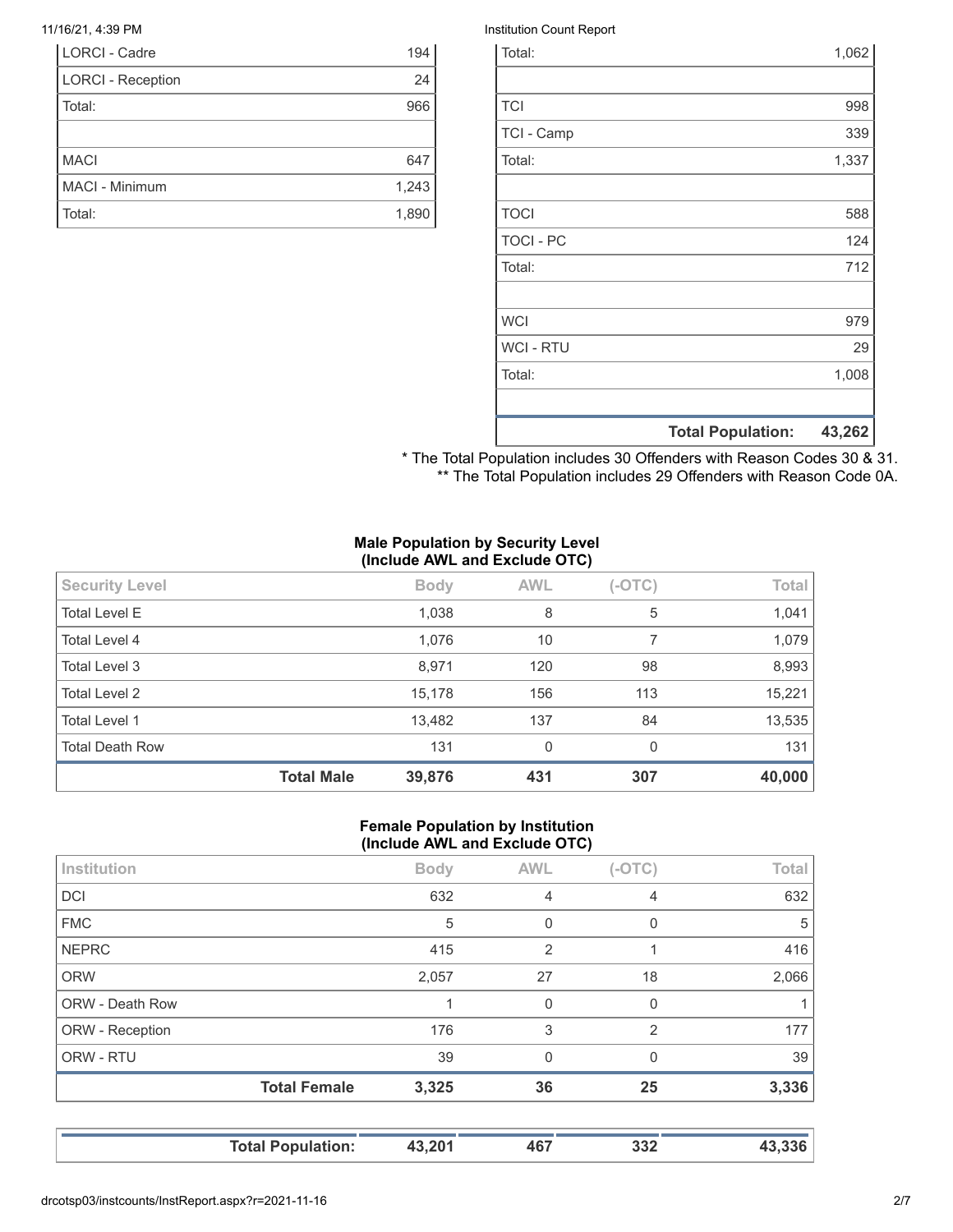| Male Population by Institution: Security Level 5 and E |  |
|--------------------------------------------------------|--|
| (Include AWL and Exclude OTC)                          |  |

| Institution                | . .                  | <b>Body</b>    | <b>AWL</b>          | $(-OTC)$       | Total                     |
|----------------------------|----------------------|----------------|---------------------|----------------|---------------------------|
| $\boldsymbol{\mathsf{AC}}$ |                      | $\sqrt{3}$     | $\mathbf 0$         | $\mathbf 0$    | $\ensuremath{\mathsf{3}}$ |
| ${\sf CRC}$                |                      | $\sqrt{2}$     | $\mathbf 0$         | $\mathbf 0$    | $\sqrt{2}$                |
| CRC - RTU                  |                      | $\mathbf 5$    | $\mathbf 0$         | $\mathbf 0$    | $\mathbf 5$               |
| ${\sf FMC}$                |                      | $\mathbf{1}$   | $\mathbf 0$         | $\mathbf 0$    | 1                         |
| LAECI                      |                      | $\sqrt{3}$     | $\mathbf 0$         | $\mathbf 0$    | $\sqrt{3}$                |
| LECI                       |                      | $10$           | $\mathbf 0$         | $\mathbf 0$    | $10\,$                    |
| <b>MACI</b>                |                      | 15             | $\mathbf 0$         | $\mathbf 0$    | 15                        |
| <b>MANCI</b>               |                      | 14             | $\mathsf{O}\xspace$ | $\mathbf 0$    | 14                        |
| <b>MCI</b>                 |                      | $\sqrt{3}$     | $\mathsf{O}\xspace$ | $\mathbf 0$    | $\sqrt{3}$                |
| OSP                        |                      | 296            | $\mathbf{1}$        | $\mathbf{1}$   | 296                       |
| RCI                        |                      | $\,6\,$        | $\mathbf 0$         | $\mathbf 0$    | $\,6\,$                   |
| SCI                        |                      | 1              | $\mathbf 0$         | $\mathbf 0$    | 1                         |
| SOCF                       |                      | 504            | $\overline{7}$      | $\overline{4}$ | 507                       |
| $\top$ Cl                  |                      | $20\,$         | $\mathsf{O}\xspace$ | $\mathbf 0$    | 20                        |
| <b>TOCI</b>                |                      | 141            | $\mathbf 0$         | $\mathbf 0$    | 141                       |
| TOCI - PC                  |                      | $\mathbf{1}$   | $\mathbf 0$         | $\mathbf 0$    | $\overline{1}$            |
| WCI                        |                      | $\overline{7}$ | $\mathbf 0$         | $\mathbf 0$    | 7                         |
| WCI - RTU                  |                      | $\,6\,$        | $\mathbf 0$         | $\mathbf 0$    | 6                         |
|                            | <b>Total Level 5</b> | 1,038          | ${\bf 8}$           | 5              | 1,041                     |

# **Male Population by Institution: Security Level 4 (Include AWL and Exclude OTC)**

| Institution                       | <b>Body</b>    | <b>AWL</b>          | $(-OTC)$     | Total          |
|-----------------------------------|----------------|---------------------|--------------|----------------|
| <b>ACI</b>                        | $\overline{4}$ | $\mathbf 0$         | $\mathbf 0$  | 4              |
| CRC                               | $\overline{2}$ | $\mathbf 0$         | $\mathbf 0$  | $\overline{2}$ |
| <b>CRC</b> - Reception            | $\overline{2}$ | 0                   | 0            | $\overline{2}$ |
| CRC - RTU                         | 12             | 0                   | $\mathbf 0$  | 12             |
| <b>FMC</b>                        | 1              | $\boldsymbol{0}$    | $\mathbf 0$  |                |
| FMC - Intensive Care - Male (CMC) | 1              | $\mathbf 0$         | $\mathbf 0$  |                |
| LORCI                             |                | $\mathsf{O}\xspace$ | 0            |                |
| <b>MACI</b>                       | 11             | $\mathbf 0$         | $\mathbf 0$  | 11             |
| <b>OSP</b>                        | 102            | $\mathbf 0$         | $\mathbf 0$  | 102            |
| <b>SOCF</b>                       | 492            | 6                   | 4            | 494            |
| SOCF - RTU                        | 1              | $\mathbf 0$         | $\mathbf 0$  |                |
| <b>TOCI</b>                       | 424            | $\overline{4}$      | 3            | 425            |
| TOCI - PC                         | 13             | 0                   | $\mathbf{0}$ | 13             |
| <b>WCI-RTU</b>                    | $10$           | $\mathbf 0$         | 0            | $10$           |
| <b>Total Level 4</b>              | 1,076          | 10                  | 7            | 1,079          |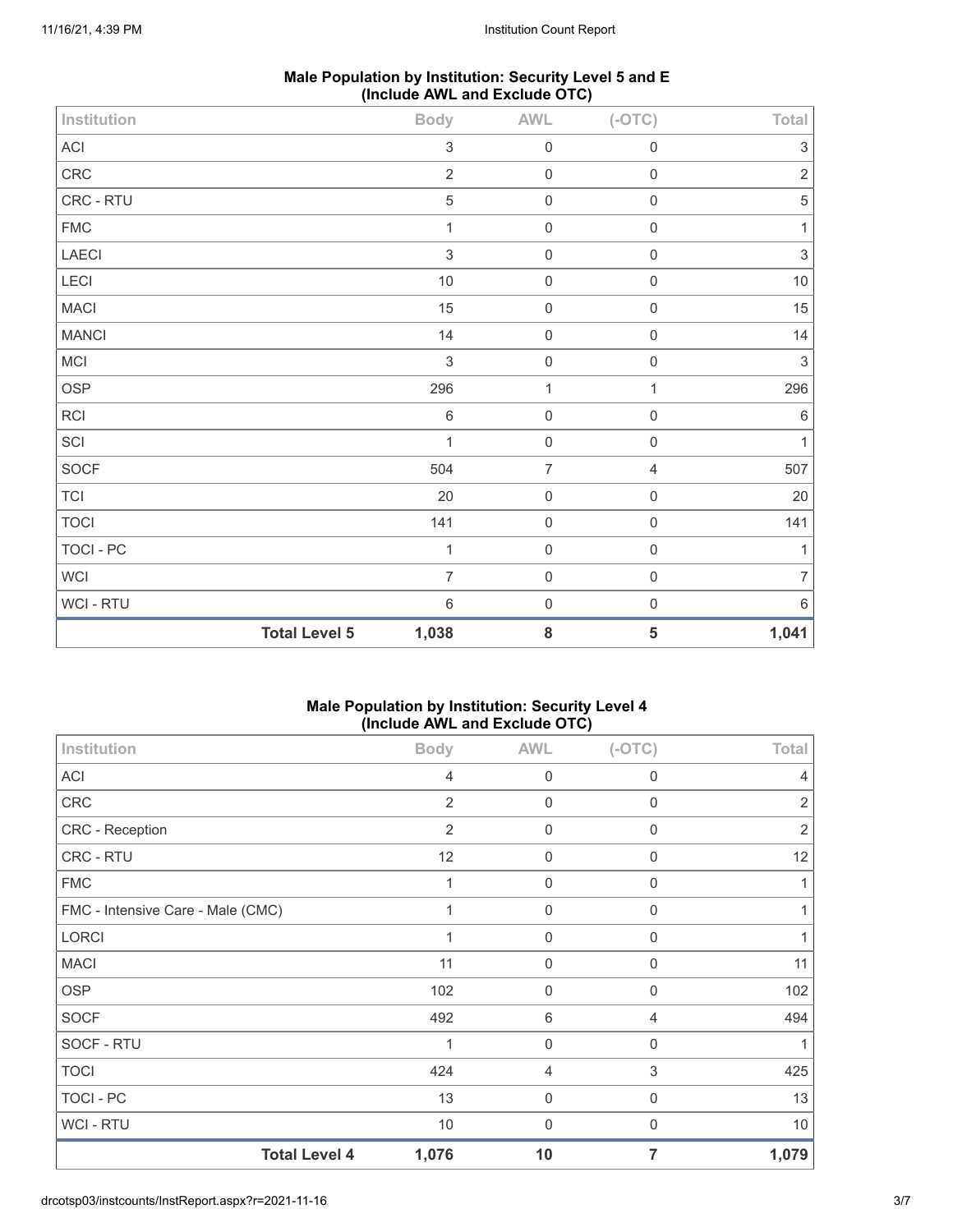| <b>Total Level 3</b>              | 8,971                            | 120                       | 98                  | 8,993                    |
|-----------------------------------|----------------------------------|---------------------------|---------------------|--------------------------|
| WCI - RTU                         | $10$                             | $\mathbf 0$               | $\mathsf{O}\xspace$ | $10$                     |
| <b>WCI</b>                        | 800                              | $\sqrt{5}$                | $\overline{2}$      | 803                      |
| TOCI - PC                         | 47                               | $\mathbf 0$               | $\mathbf 0$         | 47                       |
| <b>TOCI</b>                       | 17                               | $\mathbf{1}$              | $\mathbf 0$         | 18                       |
| TCI - Camp                        | $\mathbf{1}$                     | $\mathbf 0$               | $\mathsf{O}\xspace$ | $\mathbf{1}$             |
| <b>TCI</b>                        | 829                              | $\mathbf{1}$              | $\mathbf 0$         | 830                      |
| SOCF                              | 64                               | $\mathbf{1}$              | $\mathbf 0$         | 65                       |
| SCI                               | $\overline{4}$                   | $\mathbf 0$               | $\mathbf 0$         | $\overline{4}$           |
| <b>RICI</b>                       | $\,8\,$                          | $\mathbf 0$               | $\mathbf 0$         | $\,8\,$                  |
| RCI                               | 1,490                            | $\ensuremath{\mathsf{3}}$ | $\sqrt{2}$          | 1,491                    |
| PCI                               | 32                               | $\mathbf 2$               | 1                   | 33                       |
| <b>OSP</b>                        | $\sqrt{4}$                       | $\mathbf 0$               | $\mathbf 0$         | $\overline{4}$           |
| <b>NEOCC</b>                      | 508                              | 13                        | $10$                | 511                      |
| <b>NCI</b>                        | $\mathbf{1}$                     | $\mathbf 0$               | $\mathbf 0$         | $\mathbf{1}$             |
| <b>NCCI</b>                       | $10$                             | $\mathbf 0$               | $\mathbf 0$         | $10$                     |
| <b>MCI</b>                        | $\overline{5}$                   | $\mathbf 0$               | $\mathbf 0$         | $\mathbf 5$              |
| <b>MANCI</b>                      | 1,816                            | $17$                      | 10                  | 1,823                    |
| <b>MACI</b>                       | 551                              | $\mathbf{1}$              | $\mathbf{1}$        | 551                      |
| <b>LORCI - Reception</b>          | 18                               | $\sqrt{2}$                | $\sqrt{2}$          | 18                       |
| LORCI - Cadre                     | 89                               | $\mathbf 0$               | $\mathbf 0$         | 89                       |
| LORCI                             | 367                              | 34                        | 34                  | 367                      |
| LOCI                              | 6                                | $\mathbf 0$               | $\mathbf 0$         | $\,6\,$                  |
| LECI                              | 1,256                            | $\,8\,$                   | $\,$ 5 $\,$         | 1,259                    |
| LAECI                             | 10                               | $\mathbf 1$               | 1                   | $10$                     |
| GCI                               | $\overline{4}$                   | $\mathbf 0$               | $\mathbf 0$         | $\overline{4}$           |
| FMC - Intensive Care - Male (CMC) | $\overline{2}$                   | $\mathbf 0$               | $\mathbf 0$         | $\sqrt{2}$               |
| <b>FMC</b>                        | $6\,$                            | $\mathbf 0$               | $\mathbf 0$         | $\,6\,$                  |
| CRC - RTU                         | 32                               | $\mathbf 0$               | $\mathbf 0$         | 32                       |
| CRC - Reception                   | 556                              | 11                        | 11                  | 556                      |
| CRC - Cadre                       | 5                                | 17<br>$\mathbf 0$         | 16<br>$\mathbf 0$   | 396<br>$\mathbf 5$       |
| CCI<br>CRC                        | 395                              | $\mathbf 1$               | 1                   |                          |
| <b>BECI</b>                       | $\overline{2}$<br>$\overline{5}$ | $\sqrt{2}$                | $\overline{2}$      | $\sqrt{2}$<br>$\sqrt{5}$ |
| <b>ACI - RTU</b>                  | $\mathbf{1}$                     | $\mathbf 0$               | $\mathbf 0$         | $\mathbf{1}$             |
| ACI                               | 20                               | $\mathbf 0$               | $\mathbf 0$         | $20\,$                   |
| Institution                       | <b>Body</b>                      | <b>AWL</b>                | $(-OTC)$            | Total                    |
|                                   | л.                               |                           |                     |                          |

# **Male Population by Institution: Security Level 3 (Include AWL and Exclude OTC)**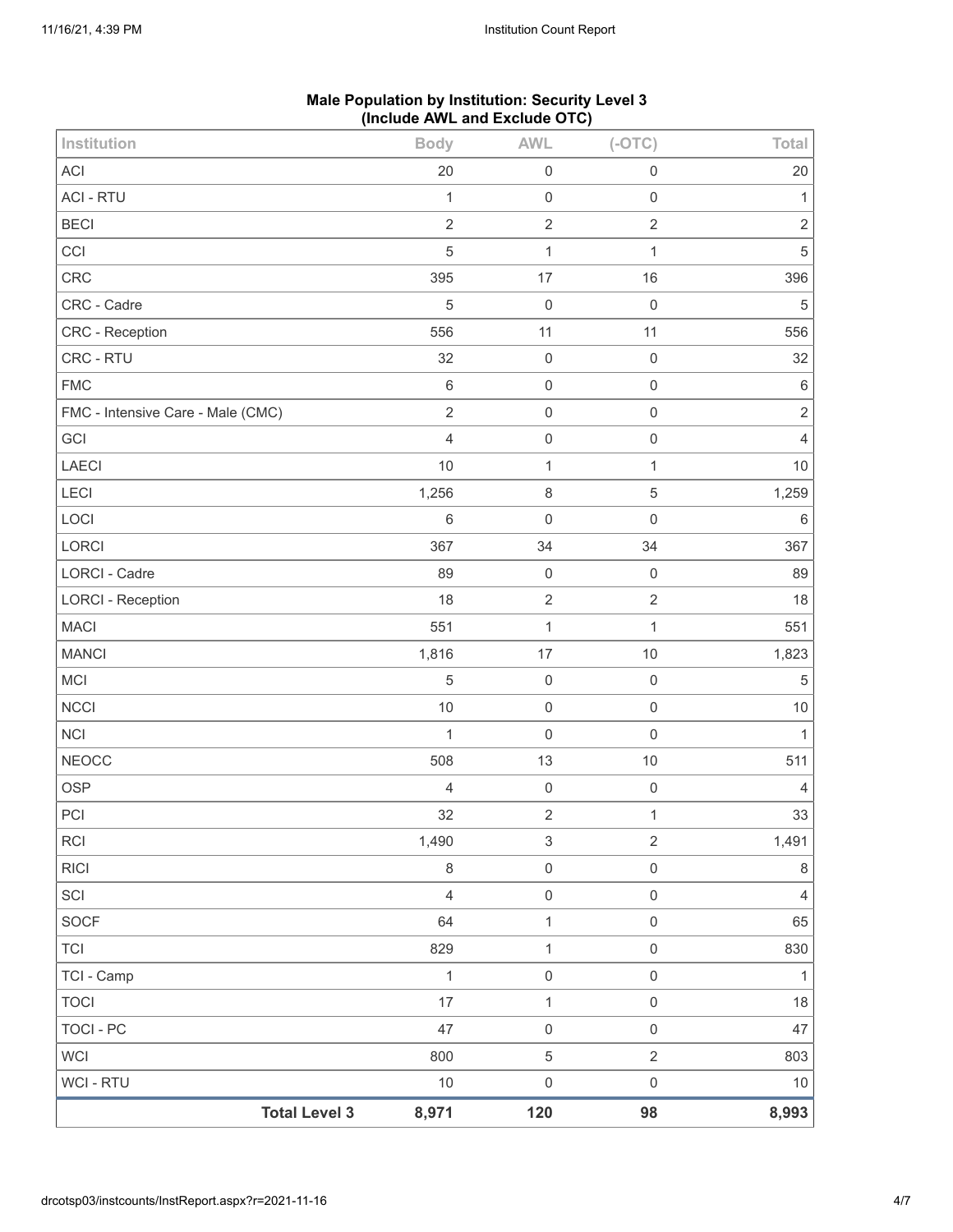## **Male Population by Institution: Security Level 2 (Include AWL and Exclude OTC)**

| <b>Total Level 2</b>              | 15,178         | 156                 | 113                 | 15,221         |
|-----------------------------------|----------------|---------------------|---------------------|----------------|
| <b>WCI</b>                        | 113            | $\mathsf{O}\xspace$ | $\mathsf 0$         | 113            |
| <b>TOCI - PC</b>                  | 63             | $\mathbf 0$         | $\mathsf{O}\xspace$ | 63             |
| <b>TOCI</b>                       | $\,6$          | $\mathbf{1}$        | $\mathbf{1}$        | $\,6\,$        |
| TCI - Camp                        | $\sqrt{3}$     | $\mathbf 0$         | $\mathsf{O}\xspace$ | 3              |
| <b>TCI</b>                        | 125            | $\mathbf{1}$        | $\mathsf 0$         | 126            |
| <b>SOCF</b>                       | $\mathbf{1}$   | $\mathbf 0$         | $\mathsf{O}\xspace$ | 1              |
| SCI                               | 920            | $10$                | $\mathbf 5$         | 925            |
| <b>RICI</b>                       | 1,365          | 15                  | 12                  | 1,368          |
| <b>RCI</b>                        | 236            | $\mathbf 0$         | $\mathsf{O}\xspace$ | 236            |
| PCI                               | 942            | $10$                | $\overline{4}$      | 948            |
| <b>NEOCC</b>                      | 345            | $\boldsymbol{9}$    | $\boldsymbol{9}$    | 345            |
| <b>NCI</b>                        | 1,380          | 12                  | $\boldsymbol{9}$    | 1,383          |
| <b>NCCI</b>                       | 863            | $\,8\,$             | $\boldsymbol{7}$    | 864            |
| MCI                               | 1,205          | $\boldsymbol{9}$    | 5                   | 1,209          |
| <b>MANCI</b>                      | 251            | $\mathbf{1}$        | $\mathbf{1}$        | 251            |
| <b>MACI</b>                       | 70             | $\mathbf 0$         | $\mathsf 0$         | 70             |
| <b>LORCI - Reception</b>          | $\overline{2}$ | $\mathbf 0$         | $\mathsf{O}\xspace$ | $\overline{2}$ |
| LORCI - Cadre                     | 50             | $\mathbf 0$         | $\mathbf 0$         | 50             |
| LORCI                             | 130            | 18                  | 17                  | 131            |
| LOCI                              | 957            | $\mathbf 5$         | $\sqrt{2}$          | 960            |
| LECI                              | 354            | $\sqrt{2}$          | $\mathbf 0$         | 356            |
| LAECI                             | 1,009          | 18                  | 18                  | 1,009          |
| <b>GCI-RTU</b>                    | 47             | $\mathbf 0$         | $\mathsf{O}\xspace$ | 47             |
| GCI                               | 530            | $\sqrt{3}$          | $\overline{c}$      | 531            |
| FMC - Intensive Care - Male (CMC) | 10             | $\mathbf 0$         | $\mathsf 0$         | 10             |
| <b>FMC</b>                        | 13             | $\mathbf{1}$        | $\mathsf{O}\xspace$ | 14             |
| DCI                               | $\mathbf{1}$   | $\mathbf 0$         | $\mathsf{O}\xspace$ | $\mathbf{1}$   |
| CRC - RTU                         | $\mathbf{1}$   | $\mathbf 0$         | $\mathbf 0$         | $\mathbf{1}$   |
| CRC - Reception                   | 114            | $\sqrt{2}$          | 1                   | 115            |
| CRC - Cadre                       | 223            | $\mathbf 0$         | $\mathsf{O}\xspace$ | 223            |
| CRC                               | 89             | $\,$ 5 $\,$         | $\overline{4}$      | $90\,$         |
| CCI                               | 1,648          | $\,8\,$             | 5                   | 1,651          |
| <b>ACI - RTU</b><br><b>BECI</b>   | 97<br>1,253    | $\mathbf 0$<br>13   | $\mathsf 0$<br>10   | 97<br>1,256    |
| <b>ACI</b>                        | 762            | $\,$ 5 $\,$         | 1                   | 766            |
| Institution                       | <b>Body</b>    | <b>AWL</b>          | $(-OTC)$            | Total          |
|                                   |                |                     |                     |                |

# **Male Population by Institution: Security Level 1 (Include AWL and Exclude OTC)**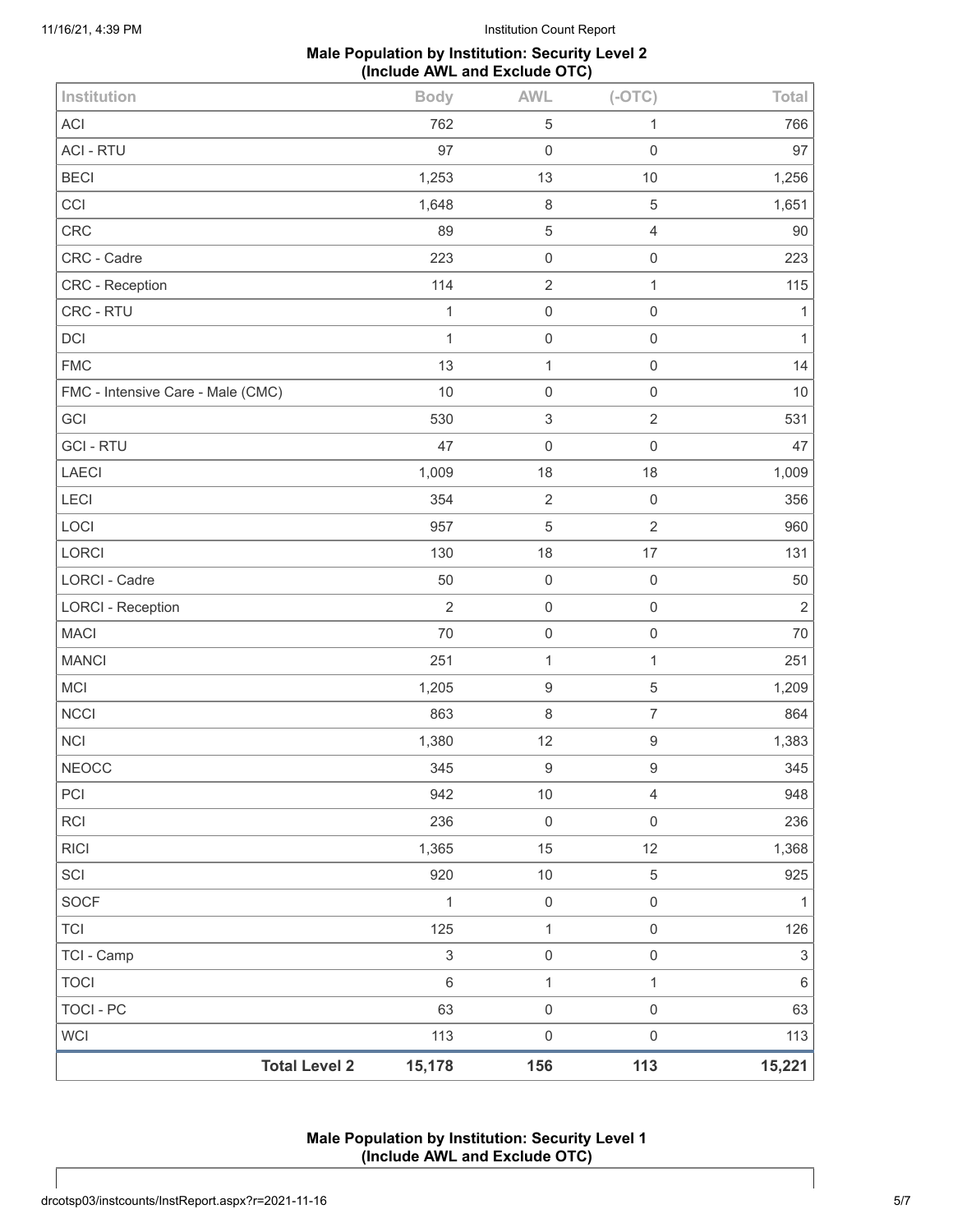| <b>LORCI - Reception</b> | $\overline{4}$ | 0                         | 0                   | $\overline{4}$ |
|--------------------------|----------------|---------------------------|---------------------|----------------|
| MACI - Minimum           | 1,243          | 12                        | 8                   | 1,247          |
|                          |                |                           |                     |                |
| <b>MANCI</b>             | 29             | $\,6\,$                   | 4                   | 31             |
| MANCI - Camp             | 308            | 1                         | $\mathbf{1}$        | 308            |
|                          |                |                           |                     |                |
| <b>MCI</b>               | 569            | $6\,$                     | $\overline{2}$      | 573            |
| MCI - Camp               | 307            | $\mathbf 0$               | $\mathsf{O}\xspace$ | 307            |
| <b>NCCI</b>              | 1,441          | 3                         | 3                   | 1,441          |
| <b>NCI</b>               | 1,009          | $\boldsymbol{7}$          | 6                   | 1,010          |
| <b>OSP</b>               | 20             | $\mathbf 1$               | $\mathbf{1}$        | 20             |
| PCI                      | 788            | 21                        | $\overline{7}$      | 802            |
| <b>RICI</b>              | 1,114          | $\ensuremath{\mathsf{3}}$ | $\mathbf{1}$        | 1,116          |
|                          |                |                           |                     |                |
| SCI                      | 521            | $\sqrt{5}$                | $\overline{4}$      | 522            |
| <b>TCI</b>               | 24             | $\sqrt{4}$                | $\,$ 3 $\,$         | 25             |
| TCI - Camp               | 335            | $\mathbf{1}$              | $\mathbf{1}$        | 335            |
|                          |                |                           |                     |                |

| <b>High Offender ID's</b>        |         |
|----------------------------------|---------|
| Correctional Reception Center:   | A795412 |
| Lorain Correctional Institution: | A795155 |
| Ohio Reformatory for Women:      | W108265 |